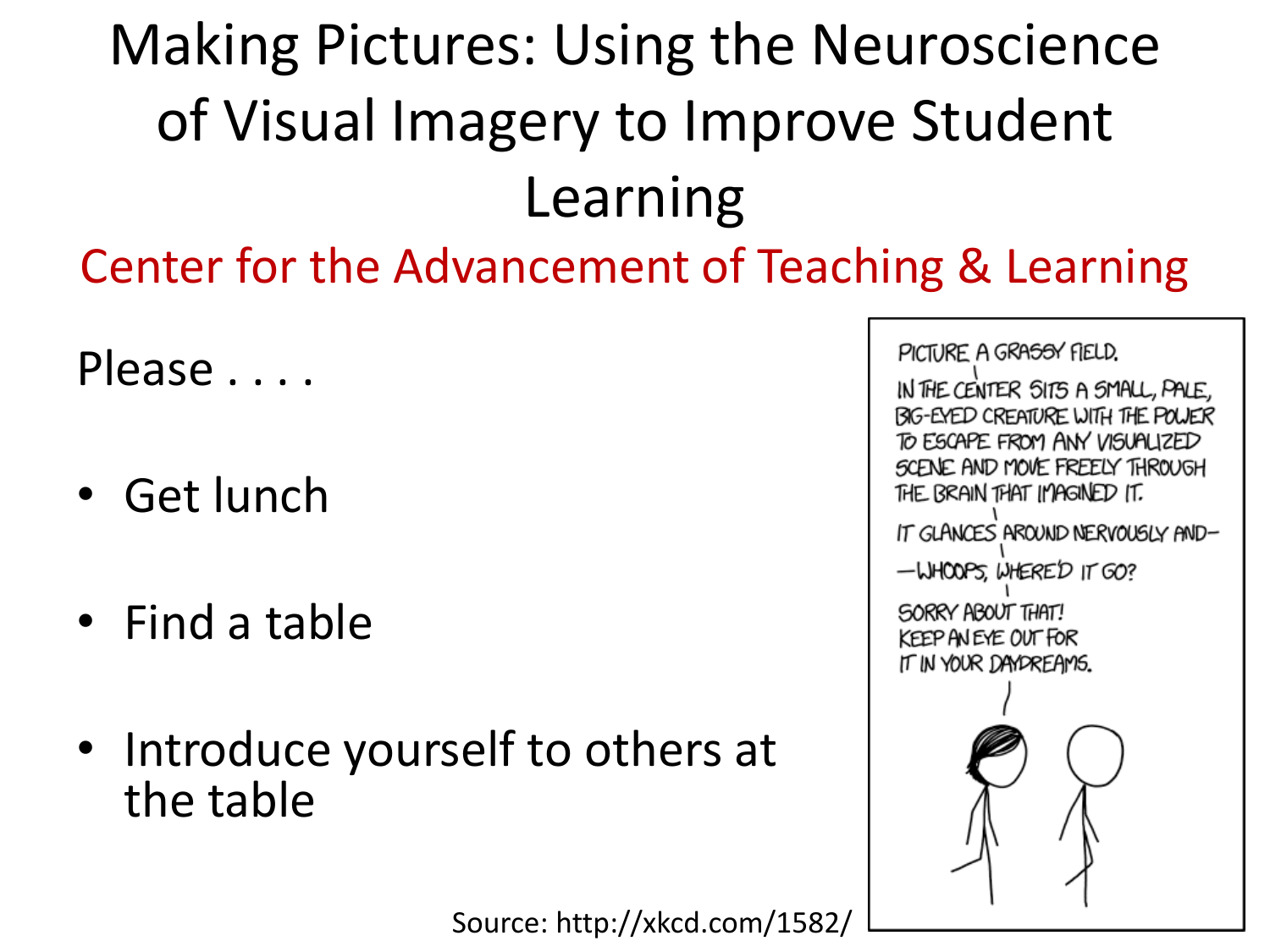### Mnemonics

• What mnemonics do you know or have you used?

• As a table, come up with 3-4 and then write them on the whiteboards around the room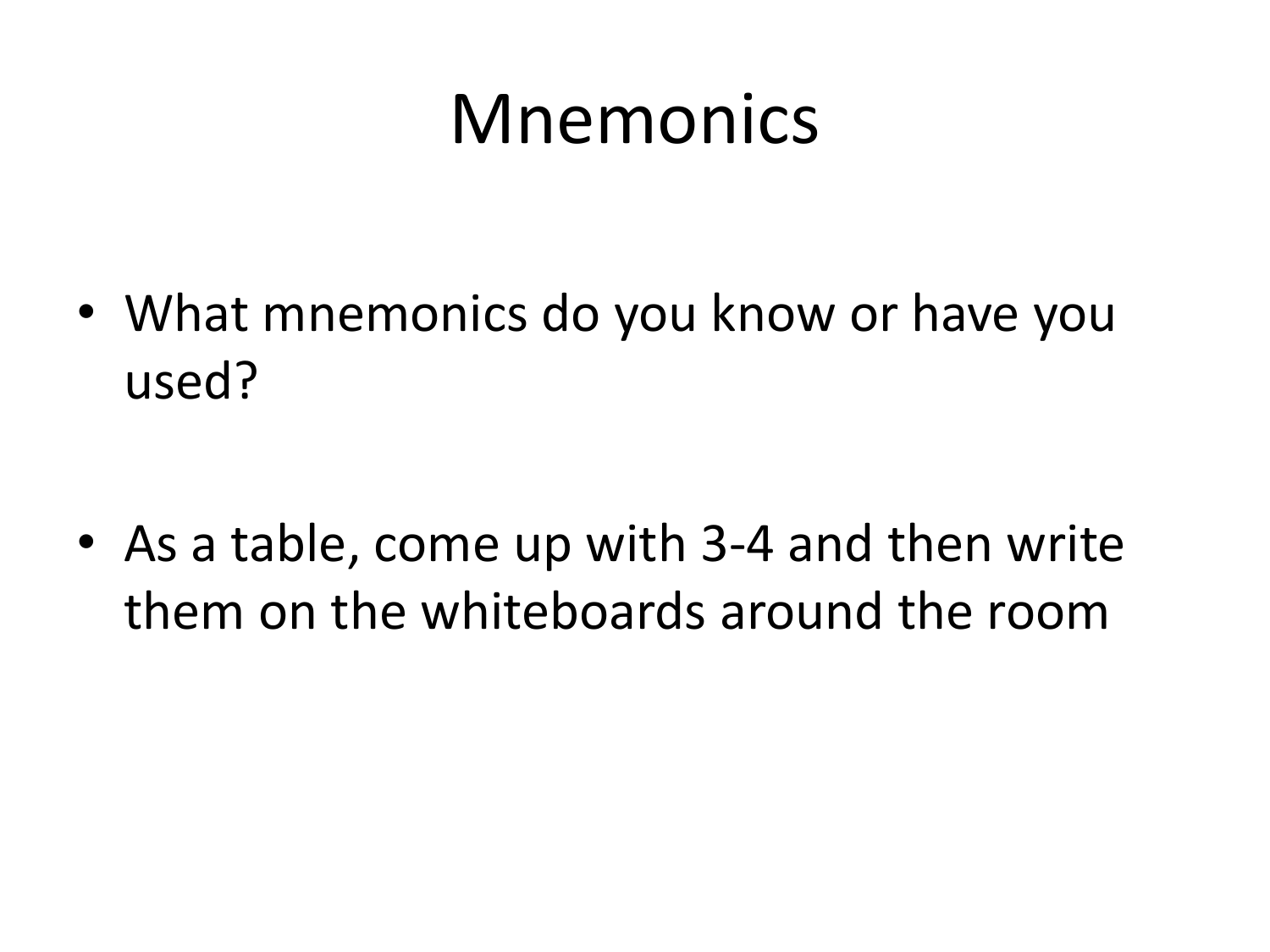## Brain real estate dedicated to visual processing

- Humans are highly dependent on vision
- Large portion of brain dedicated to processing visual information
- More than just occipital cortex
- Visual imagery uses same brain circuits as perception (e.g., Kosslyn, et al., 2001) This is just the outside layer. Much more visual



processing occurs underneath this layer.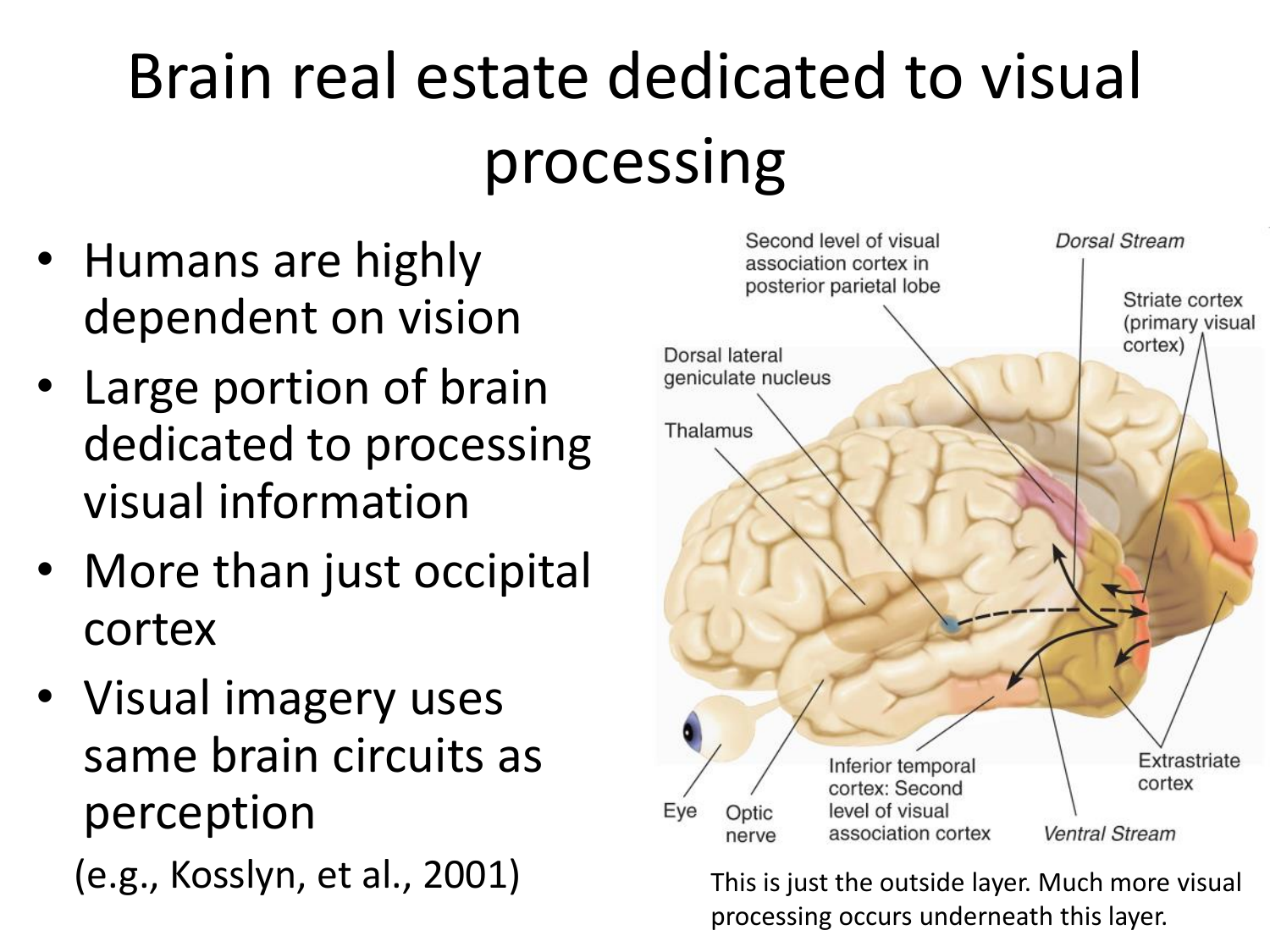## Memory

- Memory is not simply rote regurgitation
- Memory is the core of comprehension and transformative, deep learning
	- Memory allows us to achieve goals
	- Memory defines "self"
- Memory uses all parts of the brain
	- including visual areas
- Memory is reconstructive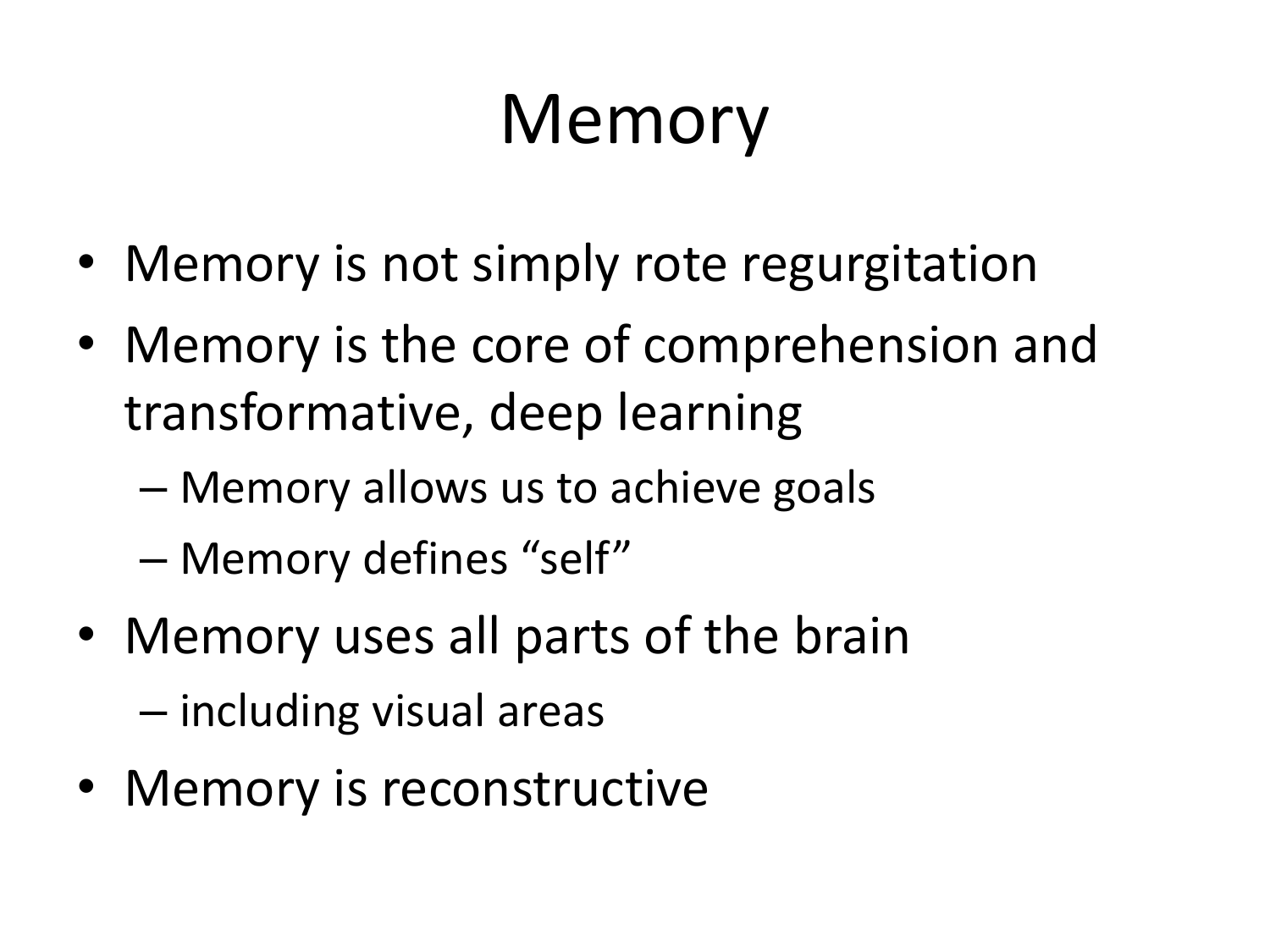### Hippocampus role in visual imagery & comprehension

- Quick learner
	- Especially good at contexts
	- Doesn't store all or only information, stores links between brain areas
- Connected reciprocally to sensory systems

(e.g., McClelland, McNaughton, O'Reilly, 1995)



Figure 2: Schematic representation of the inputs and outputs of the hippocampal system in the primate. The upper panel shows the frontal, temporal, and parietal areas reciprocally connected with the parahippocampal gyrus and the perirhinal cortex, which in turn connect reciprocally with the entorhinal cortex. The lower panel shows the areas that have direct reciprocal connections with the entorhinal cortex. Note: From Figure 10 of "Memory and the Hippocampus" (p. 227), by L. R. Squire, A. P. Shimamura, and D. G. Amaral, in Neural Models of Plasticity: Experimental and Theoretical Approaches, edited by J. H. Byrne and W. O. Berry, 1989. New York: Academic Press. Copyright 1989 by Academic Press. Inc. Reprinted with permission.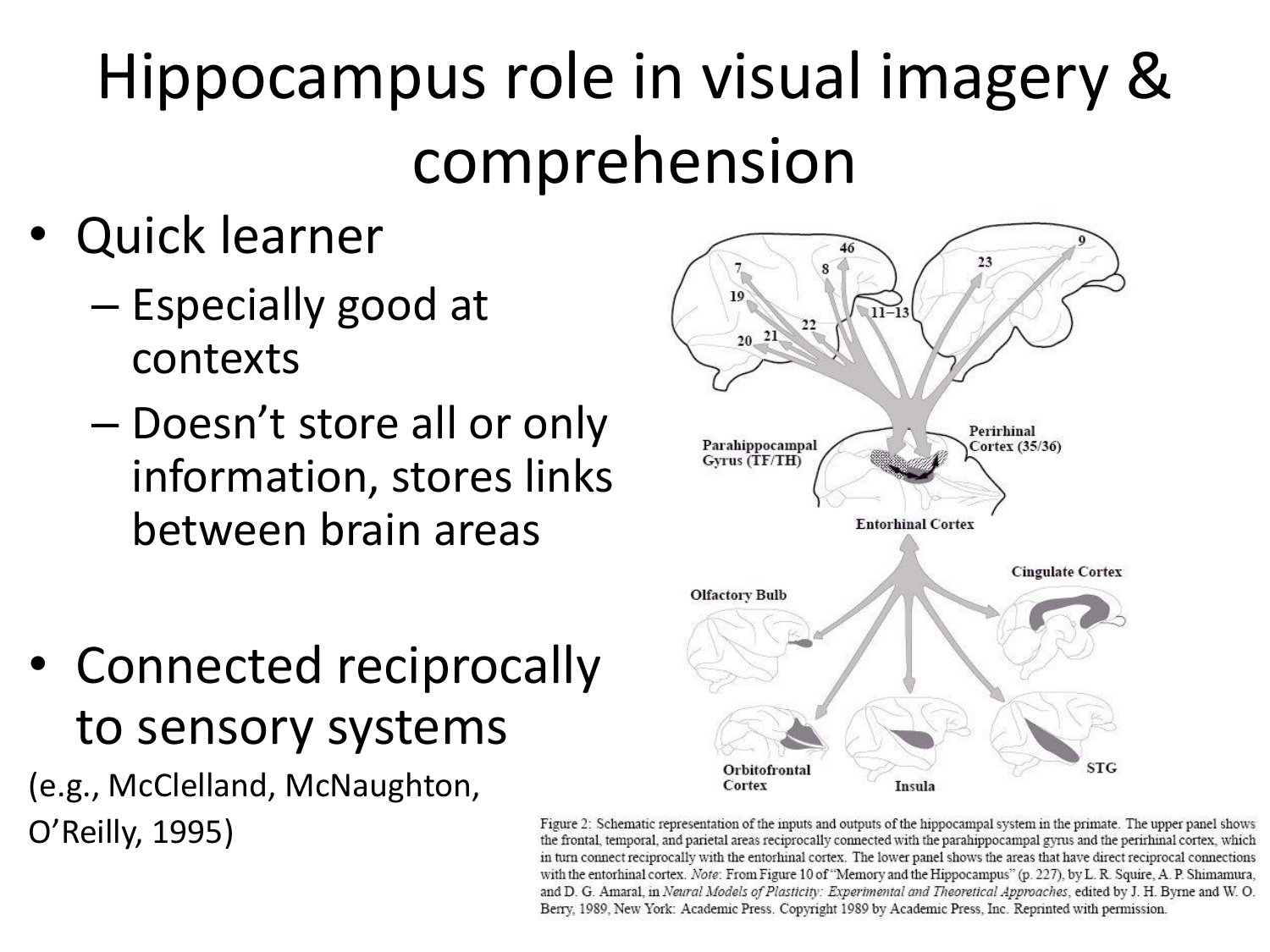## Visual imagery characteristics that improve learning

- Vividness
- Bizarreness
- Emotion
- Meaningfulness
- Self-reference
- Self-generation (e.g., McDaniel & Bugg, 2008)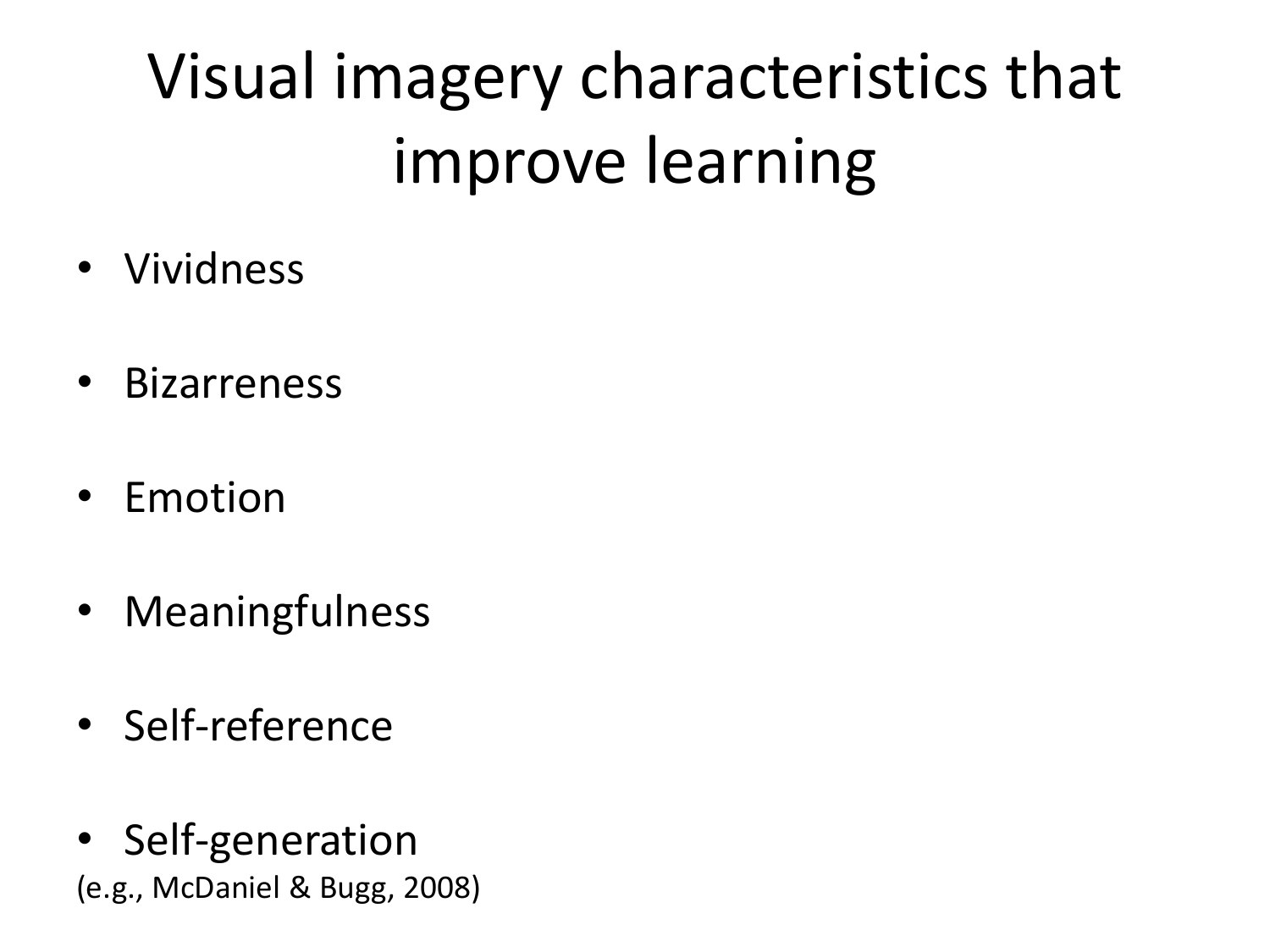## Deep learning

- Thinking deeply
	- Requires prior knowledge of, and experiences with, content and process
	- More likely to occur with scaffolding to connect prior knowledge and experiences to current knowledge and experiences
	- (e.g., McNamara & Kintsch, 1996)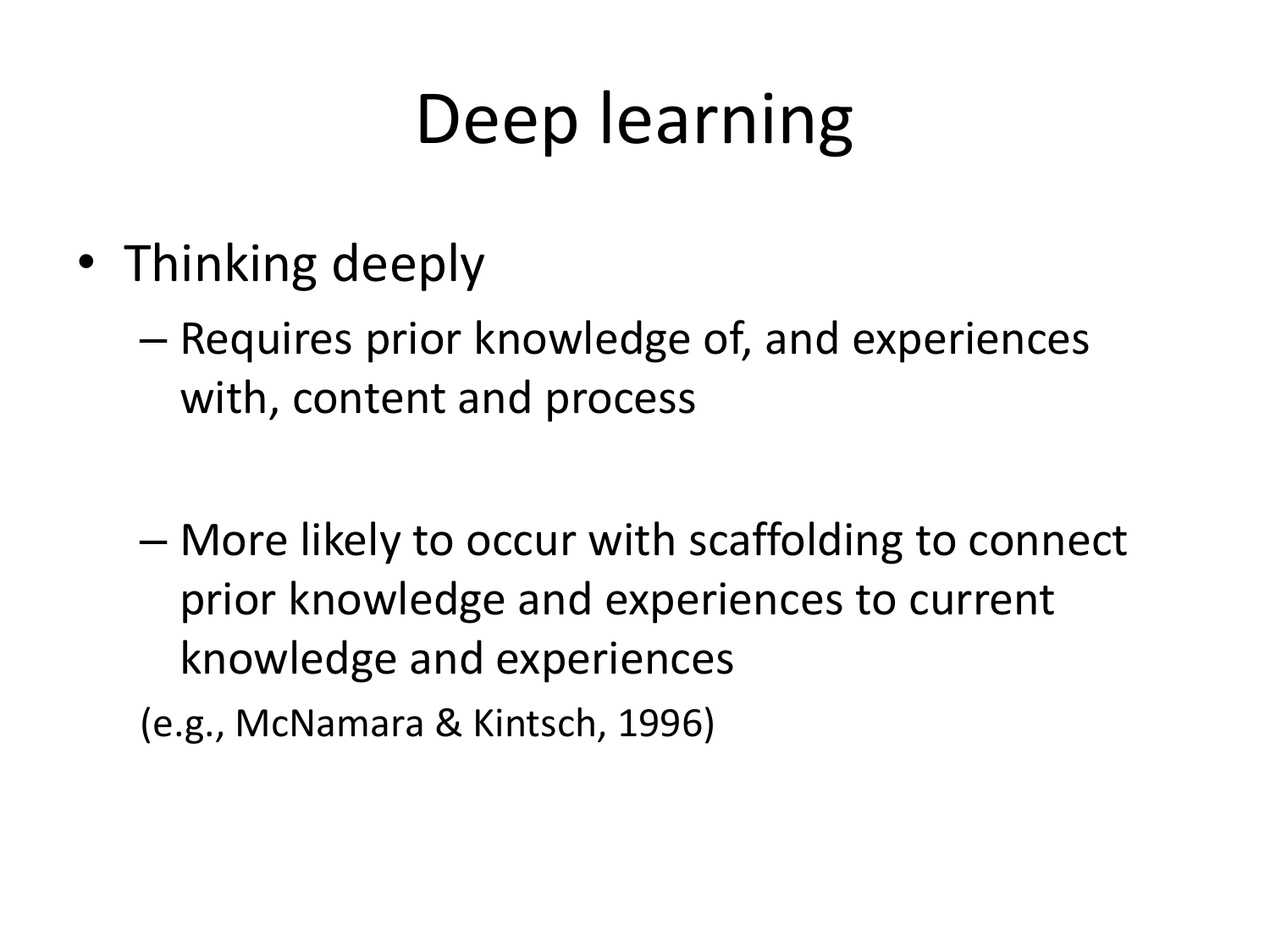#### Strategy: Memory palace/Method of loci

- Associating lists or sequences with contexts
- Use our Elon campus to memorize one of the lists I gave your table
	- When everyone at your table is finished, pair up and walk each other through your Elon memory palaces
	- Think about ways you could use this strategy in one of your classes



Source: http://www.musee-jean-de-la-fontaine.fr/jeande-la-fontaine-fable-uk-238.html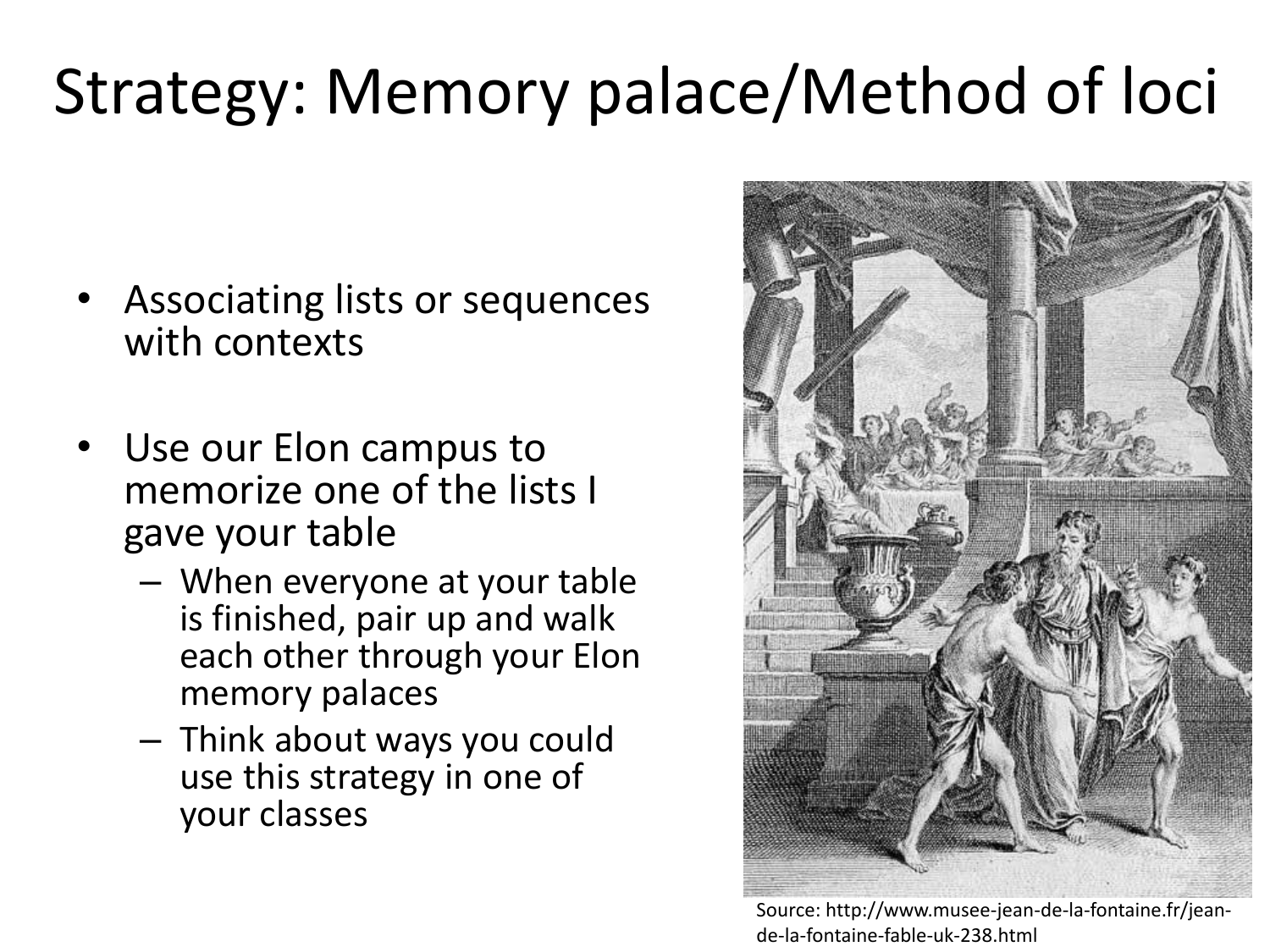# Strategy: Visual elaboration

- Elaboration making connections or links by adding details
- Take an abstract or higher-order concept(s) from one of your courses
	- Think about how to represent it within a rich, detailed visual image, possibly using analogy (e.g., Plato's cave)
	- Think about how to make use of visual elaboration to represent the interaction or relationship of the aspects of the concept
	- Write your concept on the whiteboard
	- Share with your table

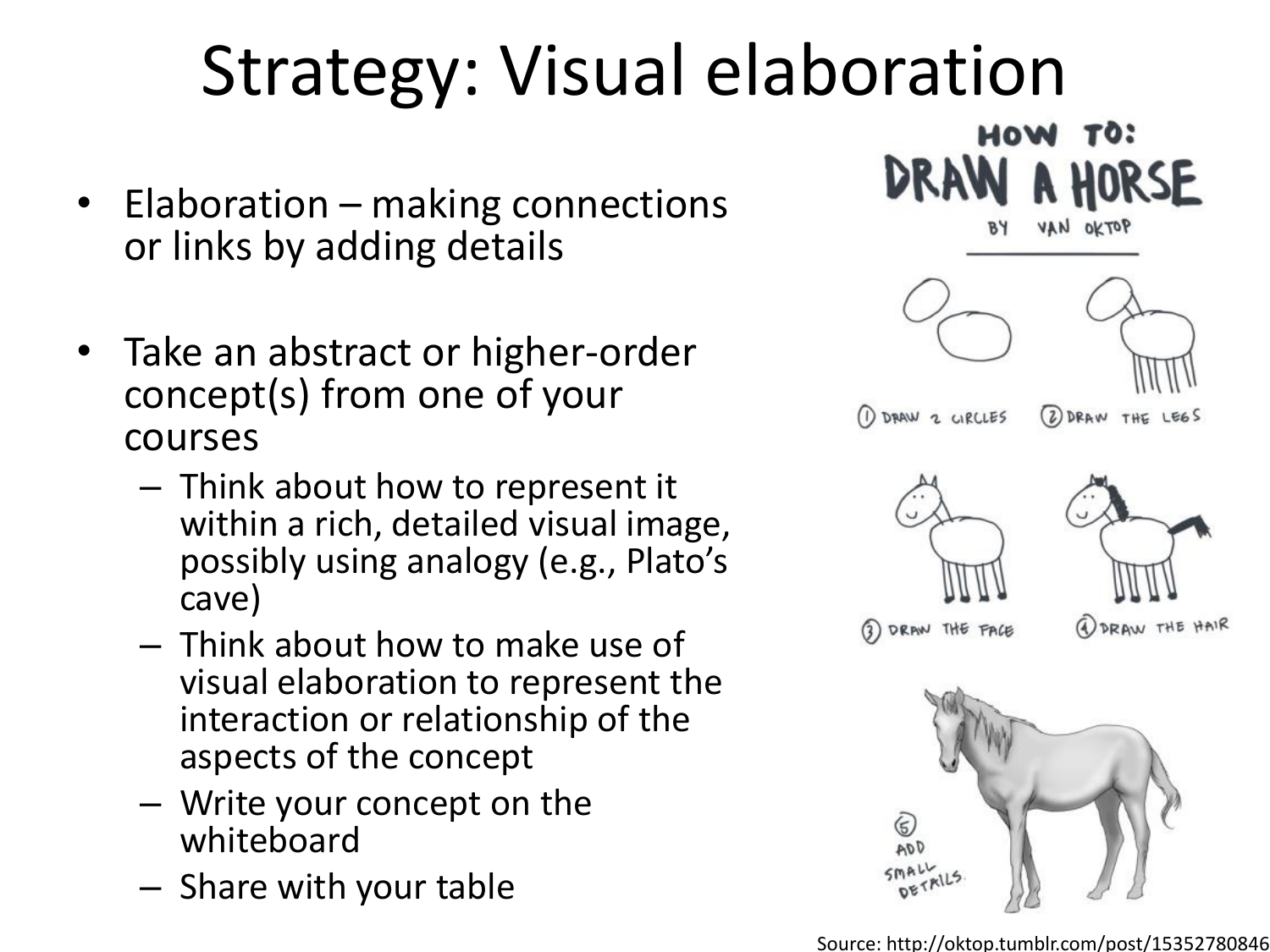#### Next steps

• What did you learn today?

• What action do you want to take regarding incorporating visual imagery into your teaching?

• What further resources do you need?

(CATL team members would be happy to follow up with an individual consultation)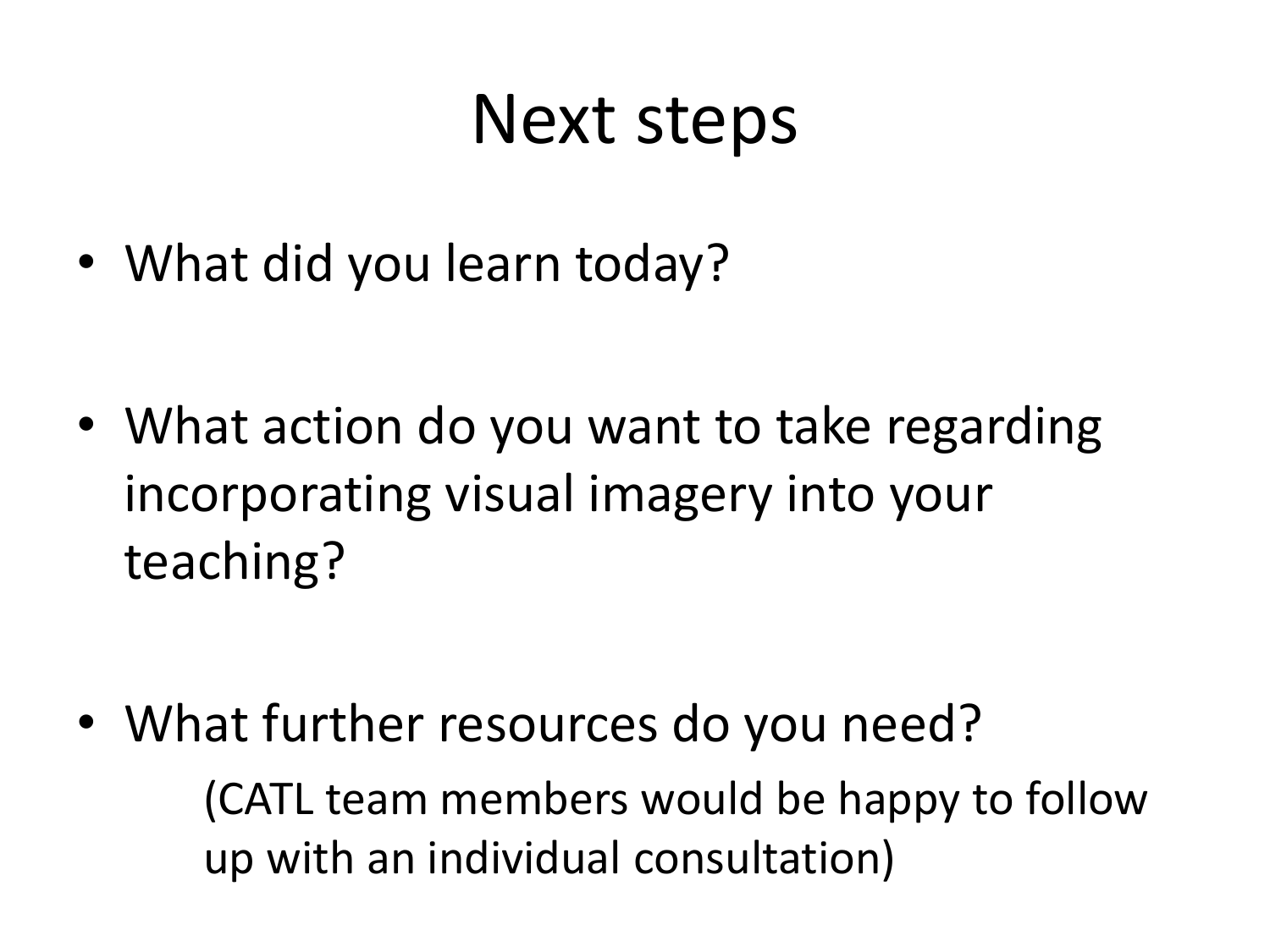

**Read this for specific evidence-based teaching strategies**

**Read this for the pleasure of a good story and/or tips on becoming a mnemonist**